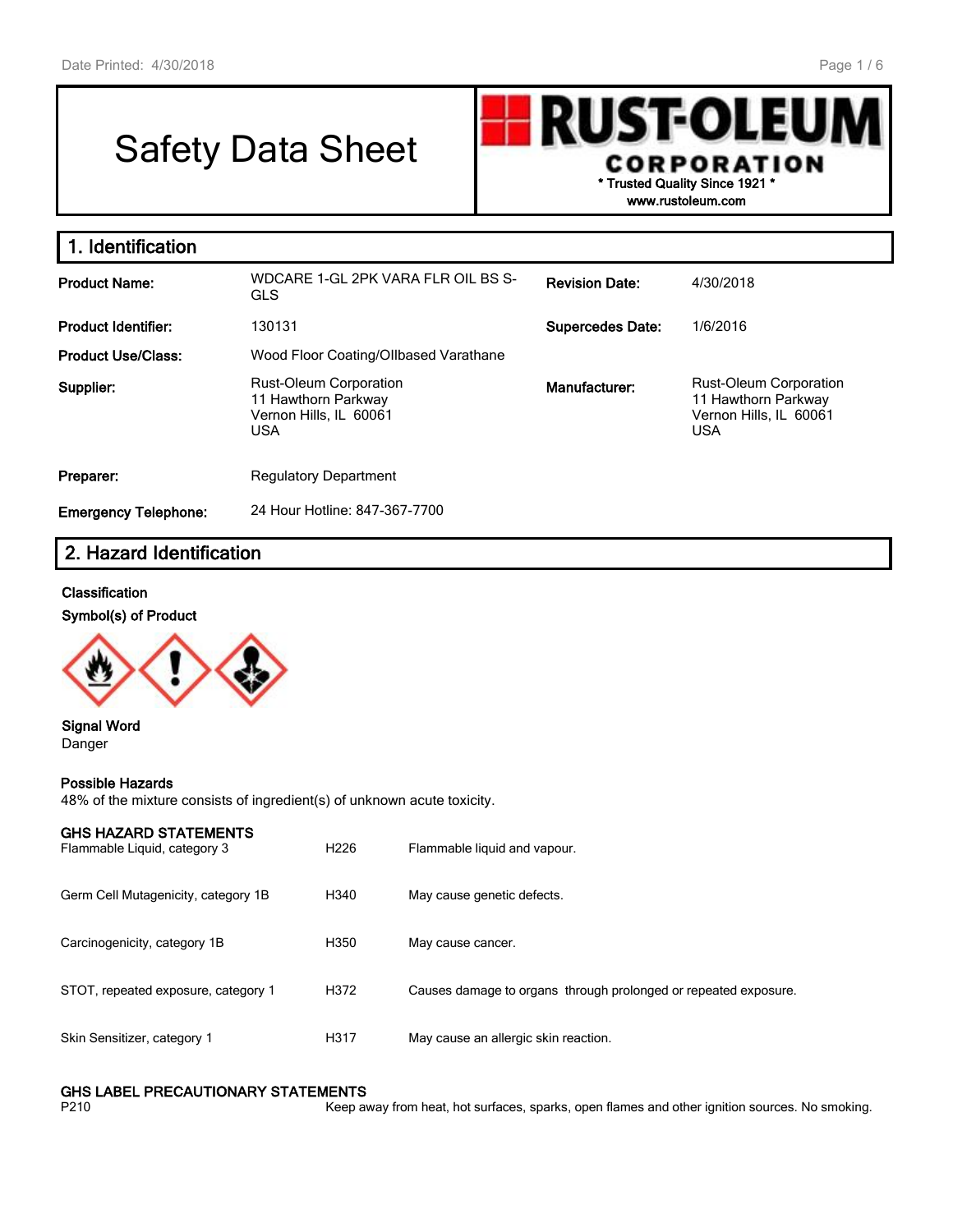| Date Printed: 4/30/2018                  | Page 2 / 6                                                                                              |
|------------------------------------------|---------------------------------------------------------------------------------------------------------|
| P233                                     | Keep container tightly closed.                                                                          |
| P <sub>280</sub>                         | Wear protective gloves/protective clothing/eye protection/face protection.                              |
| P303+P361+P353                           | IF ON SKIN (or hair): Take off immediately all contaminated clothing. Rinse skin with water/<br>shower. |
| P370+P378                                | In case of fire: Use alcohol film forming foam, carbon dioxide, dry chemical, dry sand to extinguish.   |
| P403+P235                                | Store in a well-ventilated place. Keep cool.                                                            |
| P501                                     | Dispose of contents/container in accordance with local, regional and national regulations.              |
| P201                                     | Obtain special instructions before use.                                                                 |
| P308+P313                                | IF exposed or concerned: Get medical advice/attention.                                                  |
| P405                                     | Store locked up.                                                                                        |
| P260                                     | Do not breathe dust/fume/gas/mist/vapors/spray.                                                         |
| P264                                     | Wash hands thoroughly after handling.                                                                   |
| P314                                     | Get medical advice/attention if you feel unwell.                                                        |
| P272                                     | Contaminated work clothing should not be allowed out of the workplace.                                  |
| P302+P352                                | IF ON SKIN: Wash with plenty of soap and water.                                                         |
| P333+P313                                | If skin irritation or rash occurs: Get medical advice/attention.                                        |
| P321                                     | For specific treatment see label                                                                        |
| GHS SDS PRECAUTIONARY STATEMENTS<br>P240 | Ground/bond container and receiving equipment.                                                          |
| P241                                     | Use explosion-proof electrical/ventilating/lighting/equipment.                                          |
| P242                                     | Use only non-sparking tools.                                                                            |
| P243                                     | Take precautionary measures against static discharge.                                                   |
| P270                                     | Do not eat, drink or smoke when using this product.                                                     |
| P363                                     | Wash contaminated clothing before reuse.                                                                |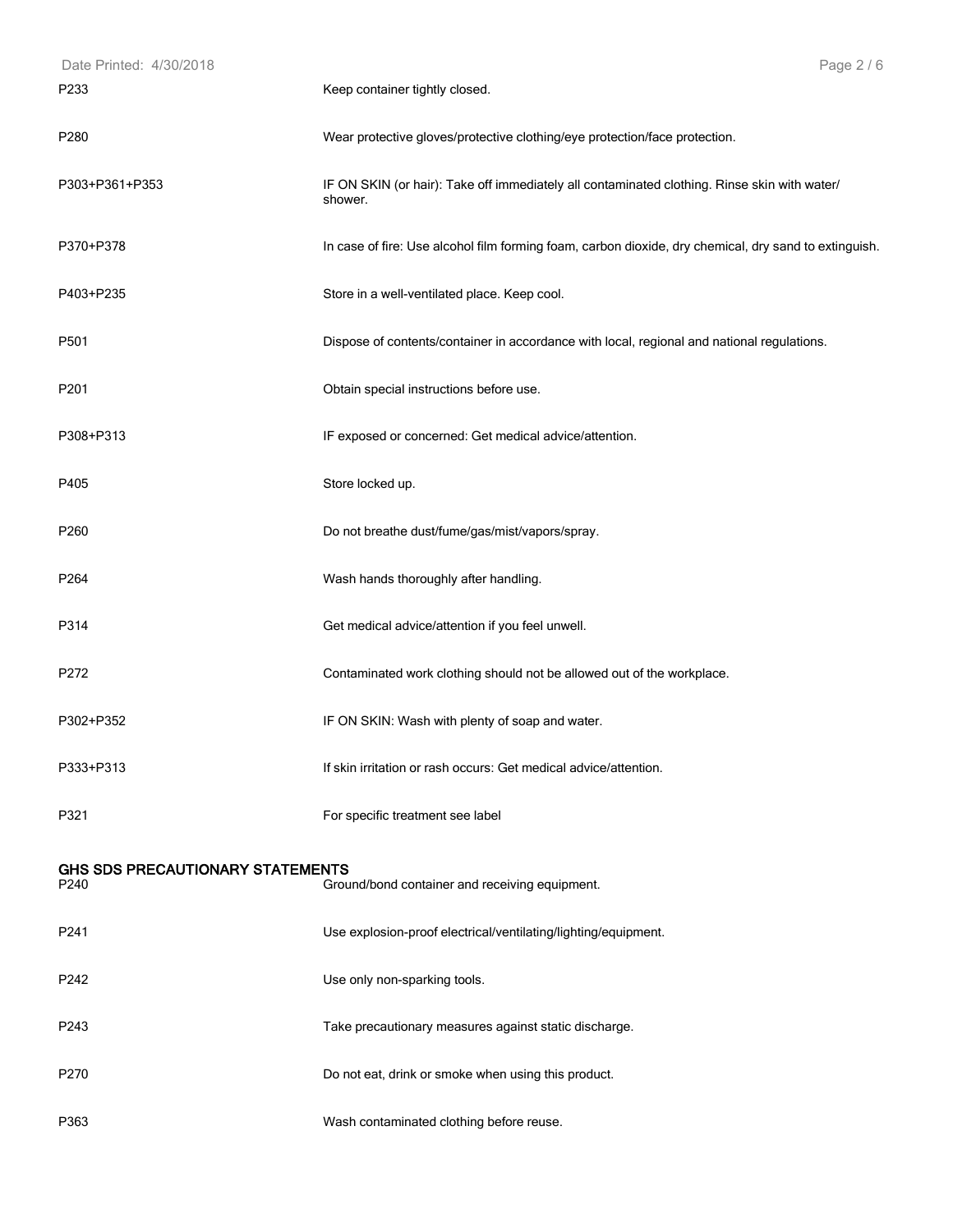# **3. Composition / Information On Ingredients**

### **HAZARDOUS SUBSTANCES**

| <b>Chemical Name</b>                   | CAS-No.        | <u>Wt.%</u><br>Range | <b>GHS Symbols</b>    | <b>GHS Statements</b>    |
|----------------------------------------|----------------|----------------------|-----------------------|--------------------------|
| <b>Mineral Spirits</b>                 | 64742-88-7     | 25-50                | GHS08                 | H304-372                 |
| Naphtha, Petroleum, Hydrotreated Light | 64742-49-0     | $2.5 - 10$           | GHS08                 | H304-340-350             |
| <b>Stoddard Solvent</b>                | 8052-41-3      | $0.1 - 1.0$          | GHS08                 | H304-372                 |
| Ethylbenzene                           | $100 - 41 - 4$ | $0.1 - 1.0$          | GHS02-GHS07-<br>GHS08 | H225-304-332-351-373     |
| Methyl ethyl ketoxime                  | 96-29-7        | $0.1 - 1.0$          | GHS05-GHS06-<br>GHS08 | H302-312-317-318-331-351 |
| Naphtha, Hydrotreated Heavy            | 64742-48-9     | $0.1 - 1.0$          | GHS08                 | H304-340-350             |

## **4. First-Aid Measures**

**FIRST AID - EYE CONTACT:** Immediately flush eyes with plenty of water for at least 15 minutes holding eyelids open. Get medical attention. Do NOT allow rubbing of eyes or keeping eyes closed.

**FIRST AID - SKIN CONTACT:** Wash skin with soap and water. Remove contaminated clothing. Get medical attention if irritation develops or persists.

**FIRST AID - INHALATION:** Remove to fresh air. If not breathing, give artificial respiration. If breathing is difficult, give oxygen. Get immediate medical attention. Do NOT use mouth-to-mouth resuscitation. If you experience difficulty in breathing, leave the area to obtain fresh air. If continued difficulty is experienced, get medical assistance immediately.

**FIRST AID - INGESTION:** Aspiration hazard: Do not induce vomiting or give anything by mouth because this material can enter the lungs and cause severe lung damage. Get immediate medical attention. If swallowed, get medical attention.

## **5. Fire-Fighting Measures**

**EXTINGUISHING MEDIA:** Alcohol Film Forming Foam, Carbon Dioxide, Dry Chemical, Dry Sand, Water Fog

**UNUSUAL FIRE AND EXPLOSION HAZARDS:** Keep containers tightly closed. No unusual fire or explosion hazards noted. Closed containers may explode when exposed to extreme heat due to buildup of steam. Combustible liquid and vapor.

**SPECIAL FIREFIGHTING PROCEDURES:** Water may be used to cool closed containers to prevent pressure buildup and possible autoignition or explosion. Evacuate area and fight fire from a safe distance. Use water spray to keep fire-exposed containers cool. Containers may explode when heated.

**Special Fire and Explosion Hazard (Combustible Dust):** No Information

## **6. Accidental Release Measures**

**STEPS TO BE TAKEN IF MATERIAL IS RELEASED OR SPILLED:** Contain spilled liquid with sand or earth. DO NOT use combustible materials such as sawdust. Dispose of according to local, state (provincial) and federal regulations. Do not incinerate closed containers. Remove all sources of ignition, ventilate area and remove with inert absorbent and non-sparking tools.

# **7. Handling and Storage**

**HANDLING:** Wash thoroughly after handling. Wash hands before eating. Follow all SDS and label precautions even after container is emptied because it may retain product residues. Avoid breathing fumes, vapors, or mist. Avoid contact with eyes. Remove contaminated clothing and launder before reuse. Use only with adequate ventilation. Avoid contact with eyes, skin and clothing.

**STORAGE:** Keep containers tightly closed. Isolate from heat, electrical equipment, sparks and open flame. Keep away from heat, sparks, flame and sources of ignition. Keep container closed when not in use. Store in a dry, well ventilated place. Keep container tightly closed when not in use. Avoid excess heat.

**Advice on Safe Handling of Combustible Dust:** No Information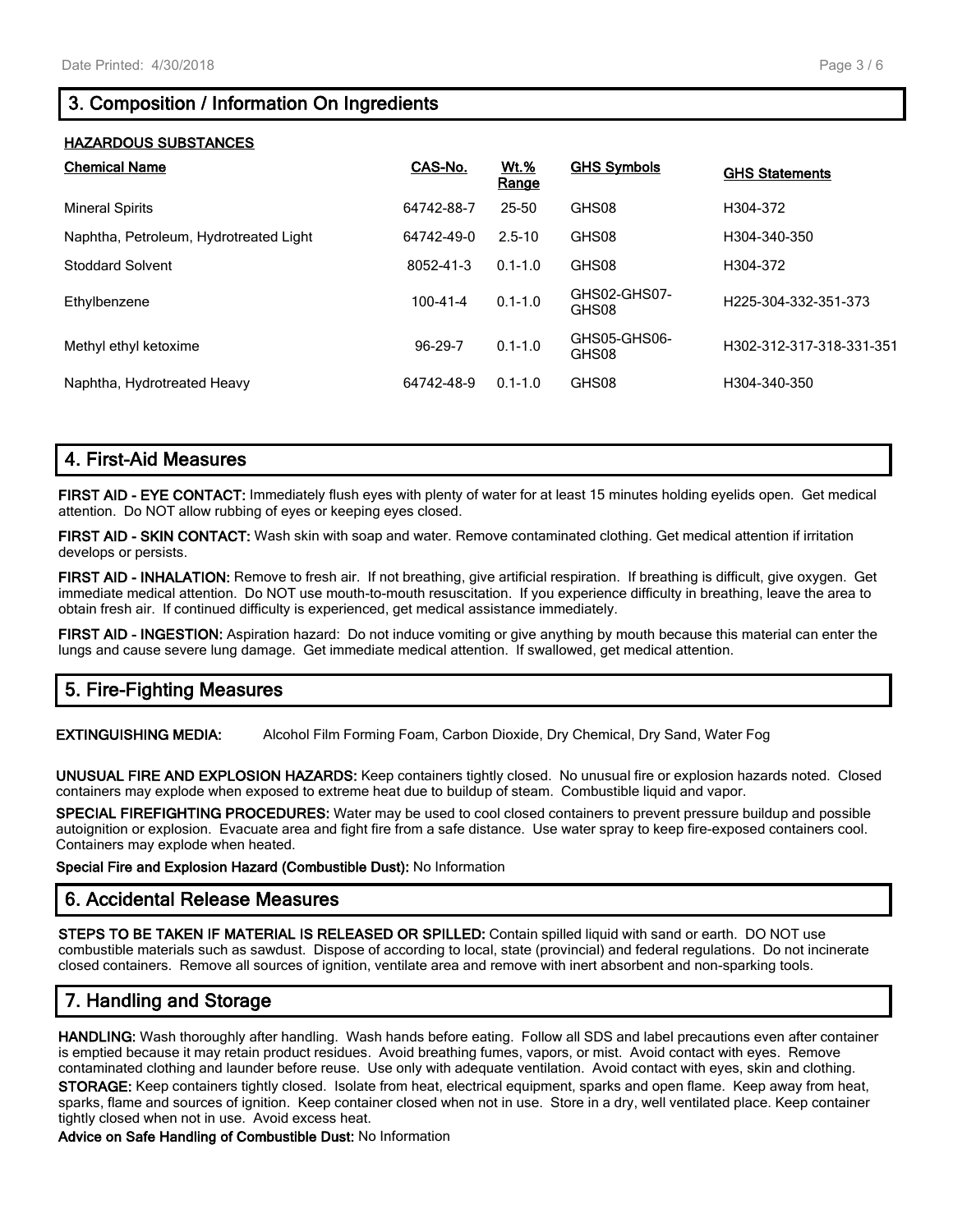# **8. Exposure Controls / Personal Protection**

| <b>Chemical Name</b>        | CAS-No.        | Weight %<br><b>Less Than</b> | <b>ACGIH TLV-</b><br>TWA | <b>ACGIH TLV-</b><br><b>STEL</b> | <b>OSHA PEL-TWA</b> | <b>OSHA PEL-</b><br><b>CEILING</b> |
|-----------------------------|----------------|------------------------------|--------------------------|----------------------------------|---------------------|------------------------------------|
| <b>Mineral Spirits</b>      | 64742-88-7     | 40.0                         | N.E.                     | N.E.                             | N.E.                | N.E.                               |
| Naphtha, Petroleum,         | 64742-49-0     | 10.0                         | N.E.                     | N.E.                             | N.E.                | N.E.                               |
| <b>Hydrotreated Light</b>   |                |                              |                          |                                  |                     |                                    |
| <b>Stoddard Solvent</b>     | 8052-41-3      | 1.0                          | $100$ ppm                | N.E.                             | 500 ppm             | N.E.                               |
| Ethylbenzene                | $100 - 41 - 4$ | 1.0                          | 20 ppm                   | N.E.                             | $100$ ppm           | N.E.                               |
| Methyl ethyl ketoxime       | 96-29-7        | 1.0                          | $10$ ppm                 | N.E.                             | N.E.                | N.E.                               |
| Naphtha, Hydrotreated Heavy | 64742-48-9     | 1.0                          | N.E.                     | N.E.                             | N.E.                | N.E.                               |

### **PERSONAL PROTECTION**

**ENGINEERING CONTROLS:** Use process enclosures, local exhaust ventilation, or other engineering controls to control airborne levels below recommended exposure limits. Prevent build-up of vapors by opening all doors and windows to achieve crossventilation.

**RESPIRATORY PROTECTION:** A respiratory protection program that meets OSHA 1910.134 and ANSI Z88.2 requirements must be followed whenever workplace conditions warrant a respirator's use. A NIOSH/MSHA approved air purifying respirator with an organic vapor cartridge or canister may be permissible under certain circumstances where airborne concentrations are expected to exceed exposure limits.

Protection provided by air purifying respirators is limited. Use a positive pressure air supplied respirator if there is any potential for an uncontrolled release, exposure levels are not known, or in any other circumstances where air purifying respirators may not provide adequate protection.

**SKIN PROTECTION:** Use impervious gloves to prevent skin contact and absorption of this material through the skin. Nitrile or Neoprene gloves may afford adequate skin protection. Use gloves to prevent prolonged skin contact.

**EYE PROTECTION:** Use safety eyewear designed to protect against splash of liquids.

**OTHER PROTECTIVE EQUIPMENT:** Refer to safety supervisor or industrial hygienist for further information regarding personal protective equipment and its application. Refer to safety supervisor or industrial hygienist for further guidance regarding types of personal protective equipment and their applications.

**HYGIENIC PRACTICES:** Wash thoroughly with soap and water before eating, drinking or smoking. Remove contaminated clothing immediately and launder before reuse.

**Engineering Measures for Combustible Dust:** No Information

## **9. Physical and Chemical Properties**

| Appearance:                 | Liguid                     | <b>Physical State:</b>            | Liquid      |
|-----------------------------|----------------------------|-----------------------------------|-------------|
| Odor:                       | Solvent Like               | <b>Odor Threshold:</b>            | N.E.        |
| <b>Relative Density:</b>    | 0.897                      | pH:                               | N.D.        |
| Freeze Point, °C:           | N.D.                       | <b>Viscosity:</b>                 | N.D.        |
| <b>Solubility in Water:</b> | None                       | Partition Coefficient, n-octanol/ |             |
| Decompostion Temp., °C:     | N.D.                       | water:                            | N.D.        |
| Boiling Range, °C:          | 149 - 537                  | <b>Explosive Limits, vol%:</b>    | $1.0 - 7.0$ |
| <b>Flammability:</b>        | <b>Supports Combustion</b> | Flash Point, °C:                  | 41          |
| <b>Evaporation Rate:</b>    | Slower than Ether          | Auto-ignition Temp., °C:          | N.D.        |
| <b>Vapor Density:</b>       | Heavier than Air           | Vapor Pressure:                   | N.D.        |
|                             |                            |                                   |             |

(See "Other information" Section for abbreviation legend)

## **10. Stability and Reactivity**

**CONDITIONS TO AVOID:** Avoid all possible sources of ignition.

**INCOMPATIBILITY:** Incompatible with strong oxidizing agents, strong acids and strong alkalies.

**HAZARDOUS DECOMPOSITION:** By open flame, carbon monoxide and carbon dioxide. When heated to decomposition, it emits acrid smoke and irritating fumes. Contains solvents which may form carbon monoxide, carbon dioxide, and formaldehyde.

**HAZARDOUS POLYMERIZATION:** Will not occur under normal conditions.

**STABILITY:** This product is stable under normal storage conditions.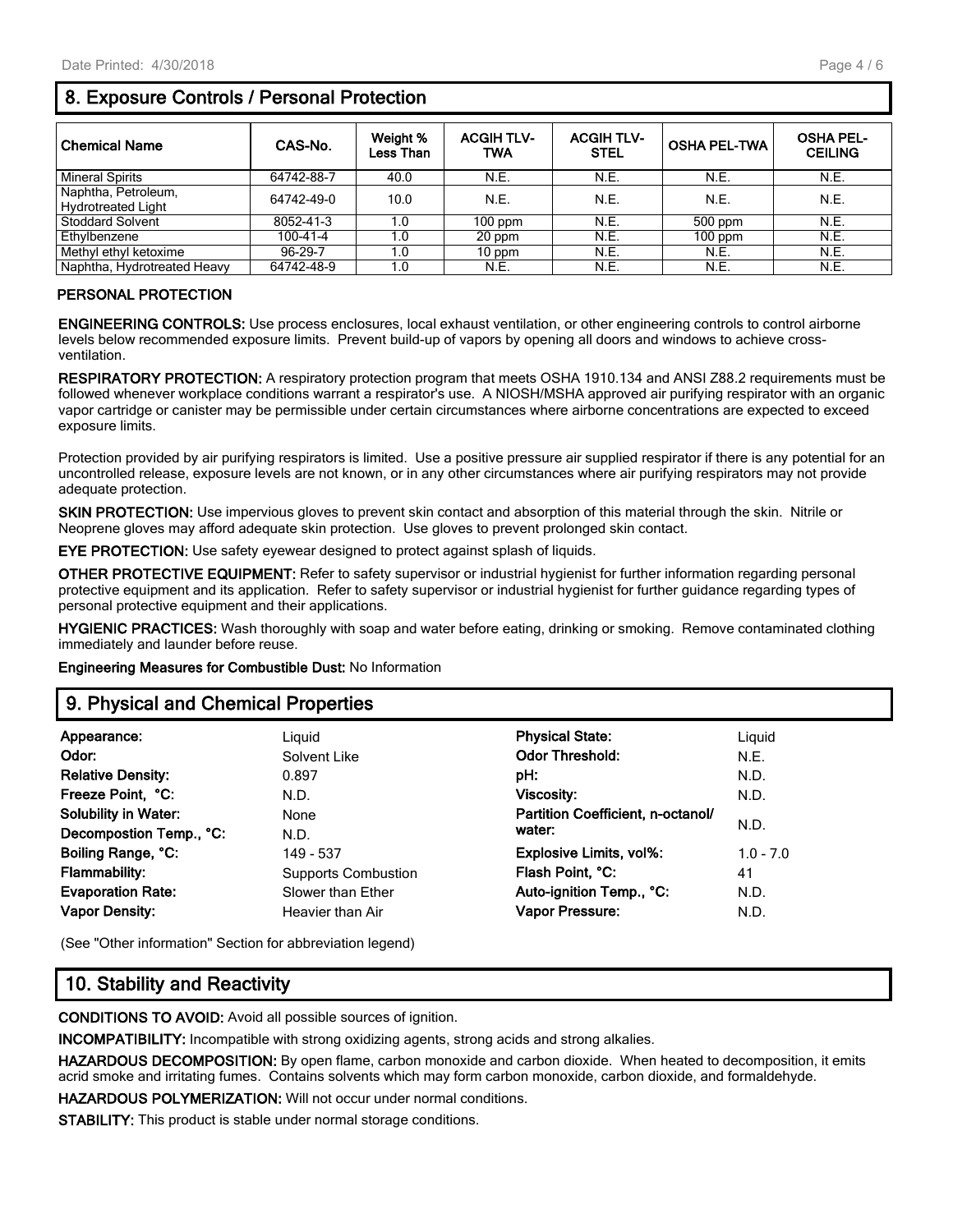## **11. Toxicological Information**

**EFFECTS OF OVEREXPOSURE - EYE CONTACT:** Causes eye irritation. Substance causes moderate eye irritation.

**EFFECTS OF OVEREXPOSURE - SKIN CONTACT:** May cause skin irritation. Substance may cause slight skin irritation.

**EFFECTS OF OVEREXPOSURE - INHALATION:** Harmful if inhaled. May cause headaches and dizziness. High vapor concentrations are irritating to the eyes, nose, throat and lungs. High gas, vapor, mist or dust concentrations may be harmful if inhaled. Avoid breathing fumes, spray, vapors, or mist. Prolonged or excessive inhalation may cause respiratory tract irritation.

**EFFECTS OF OVEREXPOSURE - INGESTION:** Aspiration hazard if swallowed; can enter lungs and cause damage. Irritating to the nose, throat and respiratory tract. Harmful if swallowed.

**EFFECTS OF OVEREXPOSURE - CHRONIC HAZARDS:** IARC lists Ethylbenzene as a possible human carcinogen (group 2B). Reports have associated repeated and prolonged occupational overexposure to solvents with permanent brain and nervous system damage.

**PRIMARY ROUTE(S) OF ENTRY:** Eye Contact, Ingestion, Inhalation, Skin Absorption, Skin Contact

#### **ACUTE TOXICITY VALUES**

#### **The acute effects of this product have not been tested. Data on individual components are tabulated below:**

| CAS-No.    | <b>Chemical Name</b>                   | Oral LD50        | Dermal LD50        | Vapor LC50     |
|------------|----------------------------------------|------------------|--------------------|----------------|
| 64742-88-7 | <b>Mineral Spirits</b>                 | >19748 mg/kg Rat | >3000 mg/kg Rabbit | 4951 mg/L Rat  |
| 64742-49-0 | Naphtha, Petroleum, Hydrotreated Light | >5000 mg/kg Rat  | >3160 mg/kg Rabbit | >4951 mg/L Rat |
| 100-41-4   | Ethvlbenzene                           | 3500 mg/kg Rat   | 15400 mg/kg Rabbit | 17.4 mg/L Rat  |
| $96-29-7$  | Methyl ethyl ketoxime                  | 930 mg/kg Rat    | 1100 mg/kg Rabbit  | >4.8 mg/L Rat  |
| 64742-48-9 | Naphtha, Hydrotreated Heavy            | >6000 mg/kg Rat  | >3160 mg/kg Rabbit | N.E.           |

N.E. - Not Established

## **12. Ecological Information**

**ECOLOGICAL INFORMATION:** Product is a mixture of listed components. Product is a mixture of listed components.

## **13. Disposal Information**

**DISPOSAL INFORMATION:** Dispose of material in accordance to local, state, and federal regulations and ordinances. Do not allow to enter waterways, wastewater, soil, storm drains or sewer systems. Do not incinerate closed containers.

## **14. Transport Information**

|                              | Domestic (USDOT) | <b>International (IMDG)</b> | Air (IATA)  | <b>TDG (Canada)</b> |
|------------------------------|------------------|-----------------------------|-------------|---------------------|
| <b>UN Number:</b>            | N.A.             | 1263                        | 1263        | N.A.                |
| <b>Proper Shipping Name:</b> | Not Regulated    | Paint                       | Paint       | Not Regulated       |
| <b>Hazard Class:</b>         | N.A.             | 3                           | 3           | N.A.                |
| Packing Group:               | N.A.             | $\mathbf{III}$              | Ш           | N.A.                |
| <b>Limited Quantity:</b>     | No               | Yes, >5L No                 | Yes, >5L No | No                  |

## **15. Regulatory Information**

## **U.S. Federal Regulations:**

#### **CERCLA - SARA Hazard Category**

This product has been reviewed according to the EPA 'Hazard Categories' promulgated under Sections 311 and 312 of the Superfund Amendment and Reauthorization Act of 1986 (SARA Title III) and is considered, under applicable definitions, to meet the following categories:

No Information